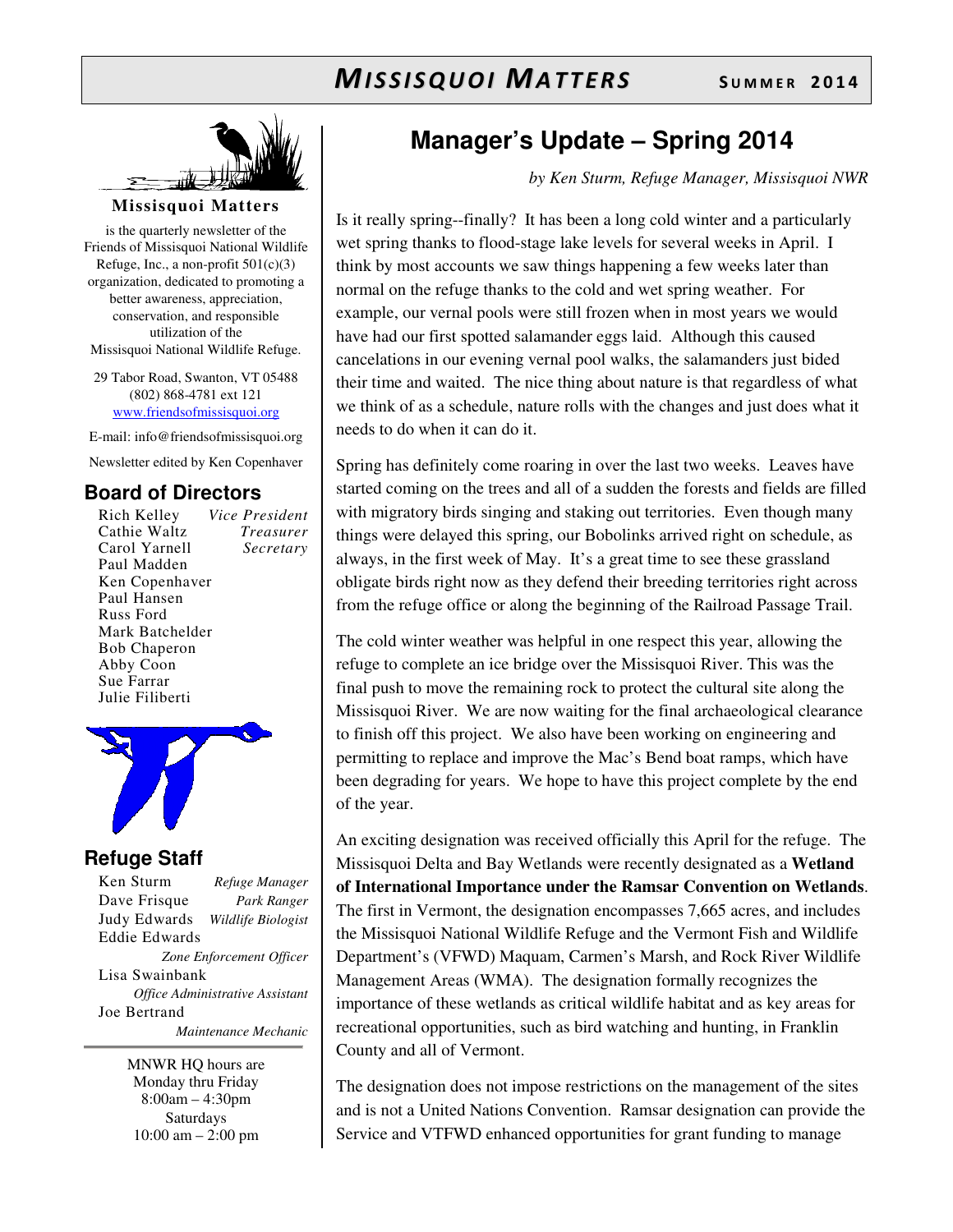and restore habitats on these lands.

The Ramsar Convention is a 42 year-old intergovernmental treaty, signed by over 160 countries, to promote voluntary international cooperation for wetland and waterfowl conservation. The treaty recognizes the importance of wetlands and offers to recognize sites considered a "Wetland of International Importance" based on a number of specific attributes, such as rare or unique wetlands, biologically diverse plant or animal communities, and large or diverse water bird and fish populations. This new designation raises international awareness of the importance of the wetland habitat protected by the Refuge and State WMAs and puts Missisquoi in the league with areas such as San Francisco Bay and the Everglades in regards to their ecological significance.

This spring also has seen the release of the new USFWS National Friends Policy. This policy was under development for several years and was completed after extensive public review and comment. The Friends policy will replace the 2005 Director's Order No 183: "Working with Friends Organizations and Cooperating/Interpretive Association Sales Outlets and Book Stores." While the 2005 Director's Order included guidance on the operation of Friends nature stores, it did not have any guidance for all the other ways in which we work with Friends organizations. We will be working with the Friends Board this summer to review the policy and determine what changes are necessary. To learn more about this new policy you

can go to the USFWS website:

http://www.fws.gov/Refuges/friends/friendsPolicy.ht ml where you will find questions and answers, a video from the Director of the USFWS and a link to the policy itself.

The refuge staff is once again busy preparing for the field season. We have many interesting and challenging projects ahead of us in the next few months. We will be continuing acoustic bat surveys on the refuge again this year as part of a regional effort to document the species and relative abundance of bats on refuges in the northeast. We are also fortunate to work with the Friends to hire two contractors to pull water chestnut from the refuge wetlands again this year. Last year's work funded by state grants allowed for extensive surveying and treatment of refuge wetlands for this aquatic invasive species. Thanks to the Friends and the continuation of this grant opportunity, we will once again be able to work aggressively to control this invasive species in the refuge's aquatic habitats.

Spring is always a great time of year on the refuge. This spring was long coming but is now in full swing. I hope you will find the time to visit the refuge in the coming weeks to see the thousands of nesting and migrating song birds, waterfowl, and other wildlife using the refuge at this time of year. Though many trails are still a bit soggy (and in some cases under water!) there are still great opportunities to spend time at the refuge enjoying this incredible wildlife resource on Lake Champlain.

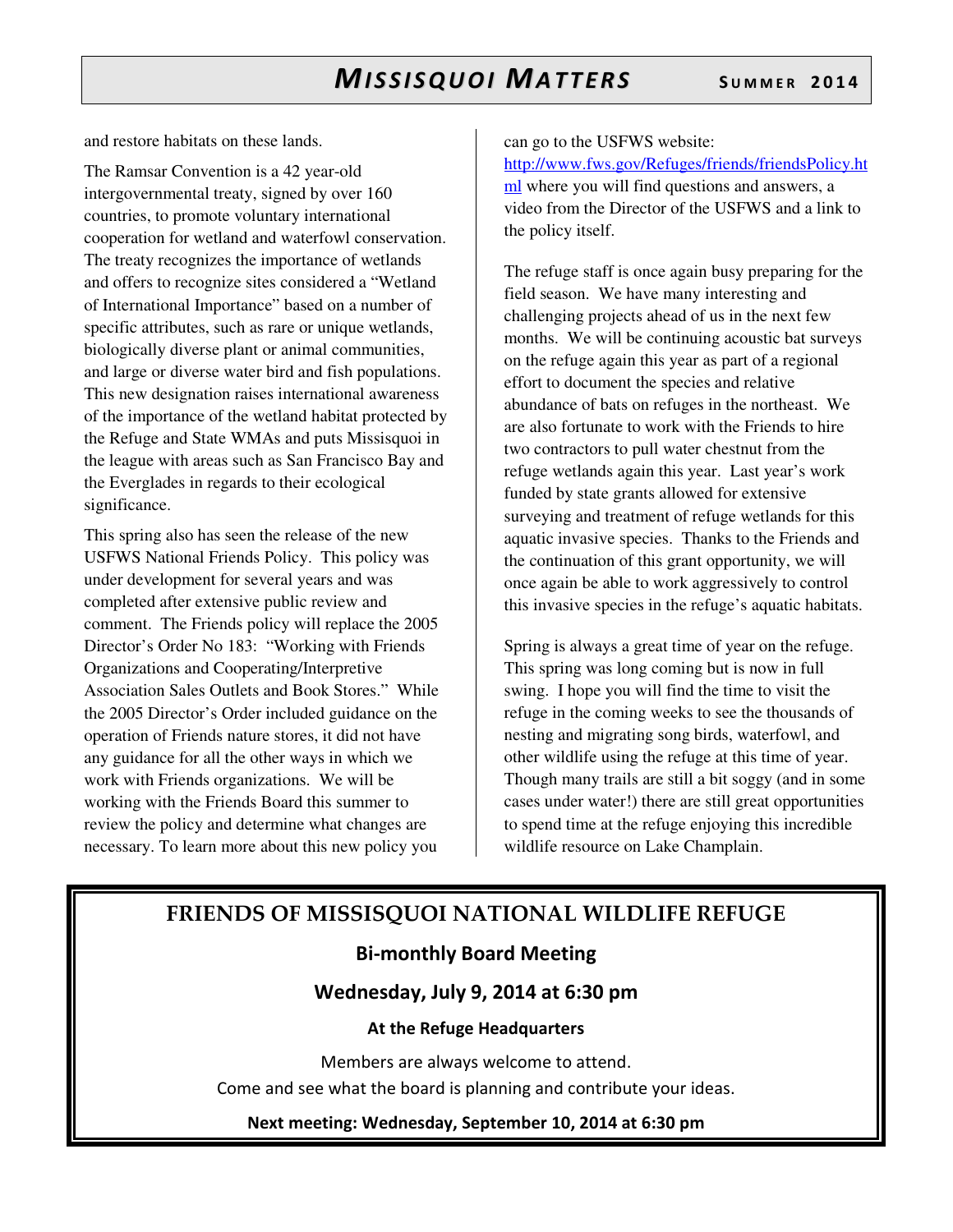



# Summer Activities Schedule at Missisquoi National Wildlife Refuge

29 Tabor Rd. Swanton, VT 05488

### All programs and tours are free, but registration is required where noted.

### Art on the Refuge Saturday May 17 through Friday July 18

Our "Art on the Refuge" show is an opportunity to see nature as another person views it--through the eyes, vision, and hands of an artist. Hosted at the Refuge Visitor Center, we have wonderful paintings, photographs, and other art as Vermont artists interpret plants, wildlife, and the wild landscape.

The Show opened on May 17 and will run through July 18. The Visitor Center is open Monday to Friday from 8:00 am to 4:00 pm, and on Saturdays from 10:00 to 2:00. Come have a look.

We thank the many artists who have placed their works in the Show, and we thank Sarah Rosedahl, a North Hero artist who helped us put this all together.

The annual Kids Fishing Clinic will take place along the Macs Bend Road from Louies Landing Parking lot down to the Macs Bend boat launch site, a distance of about 1 mile. Fishing will occur along the banks of the Missisquoi river. Numerous educational and informational venues will be operating near the Macs Bend Building while the fishing is on-going. Topics include fly casting, fly tying, spincasting, watershed models, and demonstrations, a fish ID aquarium, lure making, and an aquatic invasive species display. Children are encouraged to participate in these activities at some time while they are fishing. A light lunch will be served and a limited number of random drawing prizes will be given away at the end of the event.

#### People are asked to register for this popular annual event at 802-868-4781

### Ditch Pickle Classic **Saturday & Sunday June 28 & 29**

The Ditch Pickle Classic is Lake Champlain's exclusive "catch-photo-release" bass tournament specifically for fly anglers. Fish caught by DPC anglers are measured, photographed, and promptly returned to the same waters where they were caught, drastically reducing any chances of immediate or delayed mortality.

This is a not-for-profit event intended to shed positive light on the tremendous resource that is Lake Champlain. Check-in from 9:00 to 12:00 on Saturday and a post-event BBQ/Awards Ceremony on Sunday from about 12:00 to 4:00 will be held at the Missisquoi NWR Visitor Center on Tabor Rd. in Swanton. Details about the 2014 Ditch Pickle Classic can be found at http://www.dpcvt.com/p/2014.html

### Junior Waterfowl Hunter Training Program Saturday August 23, 8:00 AM to 4:00 PM

The Junior Waterfowl Hunter Training Program is offered to youngsters 12 to 15 years of age who have an adult waterfowl hunter to serve as a mentor. The program is a joint educational effort of the U.S. Fish and Wildlife Service, the Vermont Fish and Wildlife Department, the Vermont Chapter of Ducks Unlimited, the Sportsman's Club of Franklin County, and volunteers. The program instructs beginning hunters in the knowledge and skills to become responsible, respected individuals who strive to learn about the species being hunted and to become knowledgeable in firearms safety, hunter ethics, and wildlife conservation. Those who complete the training will be eligible for blind sites on the refuge during waterfowl season.

## Kids Fishing Clinic (Derby) Saturday June 7, 8:00 AM to 2:00 PM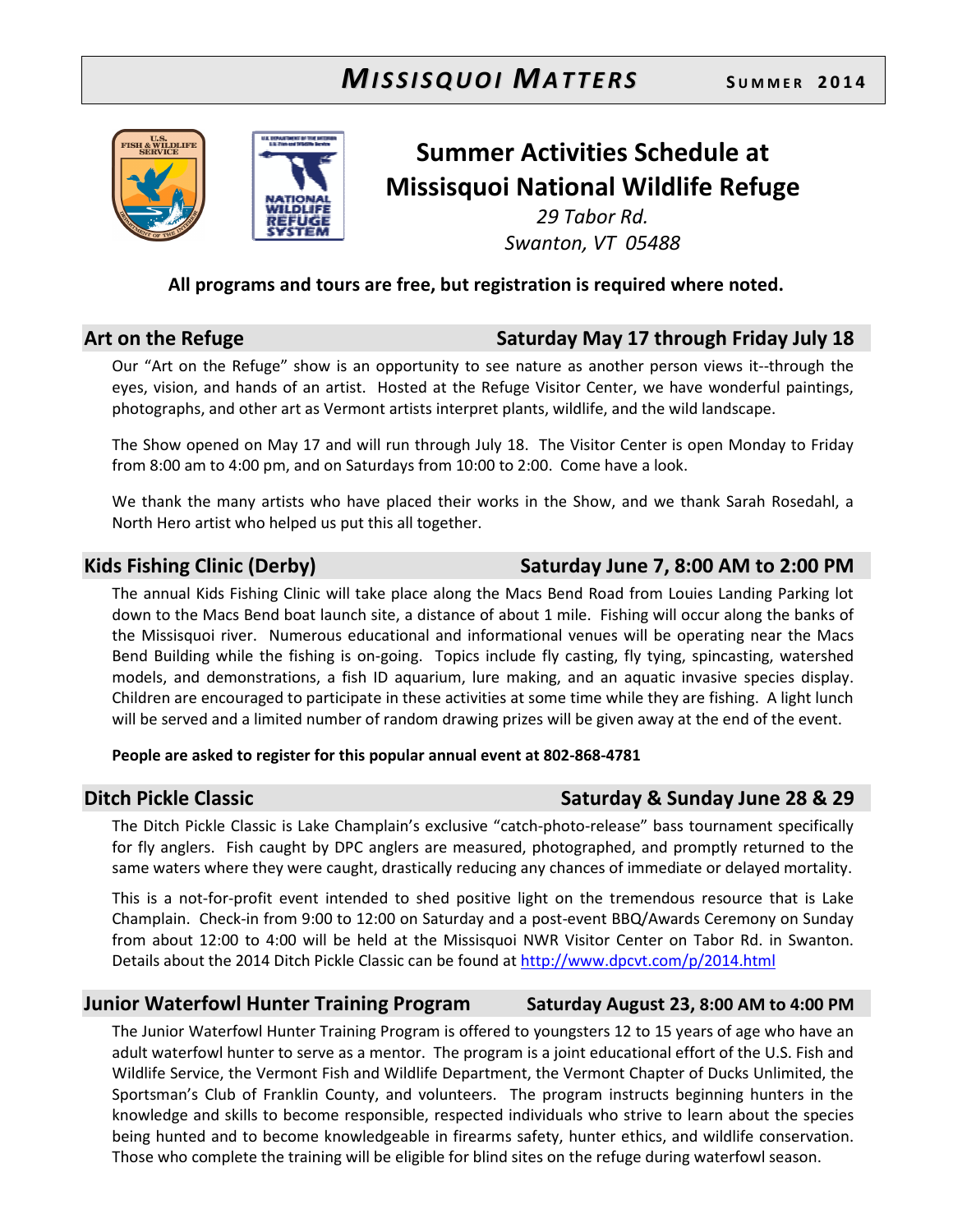Instruction will begin at 8:00 AM at the Franklin County Sportsman's Club on Route 36 (Maquam Shore Road) in St. Albans. The training session will be held rain or shine, so please dress appropriately.

#### To register for this year's program, please call the refuge headquarters at 802-868-4781.

#### Monthly Nature/Photography Walks 1  $1<sup>st</sup>$  Saturday of each month, 9:00 am to 11:00 am

Join Friends of Missisquoi NWR members Joe Belanger, Mark Batchelder, and Bob Chaperon for nature/photography walks on various refuge trails, held the first Saturday of each month. Registration is not required. The schedule for the next three months is:

- **June 7: Stephen Young Marsh Trail.** Meet at the parking lot on Tabor Rd, about a mile past the refuge headquarters and across the road from the marsh.
- **July 5: Maquam/Black Creek Trail.** Meet at the parking lot located on Rte 78 approx. 2  $\frac{1}{2}$ miles west of Swanton.
- August 2: Old Railroad Passage Trail. Meet at the parking lot on Tabor Rd, about a mile past the refuge Visitor Center and across the road from the Stephen Young Marsh.

#### Monthly Bird Monitoring Walks 3 3<sup>rd</sup> Saturday of each month, 8:00 am to 10:00 am

Friends of MNWR members Ken Copenhaver and Julie Filiberti will lead bird monitoring walks year-round on various refuge trails on the third Saturday of each month. The purpose of the walks is to gather longterm data on the presence of birds, their abundance, and changes in populations. Observations will be entered into the Vermont eBird database where data is stored by the Cornell Lab of Ornithology and the National Audubon Society. These walks are appropriate for birders of all skill levels and provide a wonderful opportunity to learn about birds throughout the seasons. After 50 months of walks we have recorded 133 species of birds. Registration is not required. The schedule for the next three months is:

- **June 21: Old Railroad Passage Trail.** Meet at the parking lot on Tabor Rd, about a mile past the refuge Visitor Center and across the road from the Stephen Young Marsh.
- **July 19: Maquam/Black Creek Trail.** Meet at the parking lot located on Rte 78 approx. 2  $\frac{1}{2}$ miles west of Swanton.
- August 16: Jeep Trail. Meet at the Louies Landing boat access area. We will drive in to the trail head at Macs Bend.

To check for any schedule changes or additions, visit the Friends website at www.friendsofmissisquoi.org and click on "Calendar."

For more information about the refuge, visit www.fws.gov/refuge/missisquoi/

Also check out the Friends Facebook page at https://www.facebook.com/friendsofmissisquoi



to learn more about the refuge and coming events.

You can also look at, comment on, and share your own photos.

You don't need to have a Facebook account to view the page.

Please stop by and let us know what you think!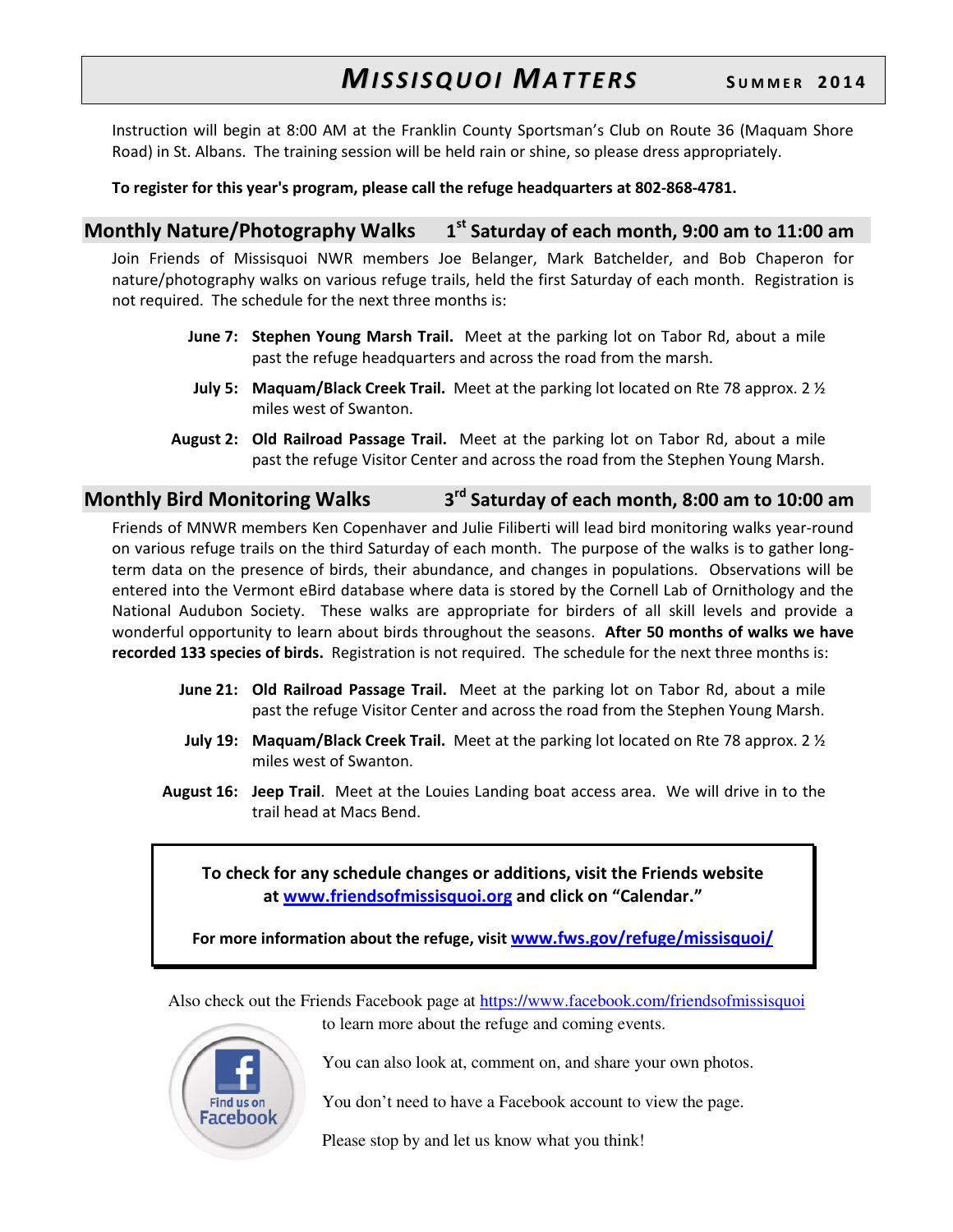## **Rusty or Not, Here They Come!**

*by Judy Sefchick Edwards, Wildlife Biologist, Missisquoi NWR* 

The spring migration is on and blackbirds are some of the first to arrive…rusty or not, here they come! And Rusty Blackbirds are not, rusty that is; at least not this time of year when they're in full breeding plumage. Instead, Rusty Blackbirds seen during springtime are charcoal black beauties with bright, light-yellow eyes. The only "rusty" thing about them right now may be their song, which is fondly described as, "resembling rusty hinges, or a tape being played backwards!"

Known as "Nanook of the North" in the blackbird world, the Rusty Blackbird breeds further north than any other North American blackbird. From Alaska to Newfoundland, and extending south into the northern United States in Minnesota, Michigan, New York, and northern New England, these birds breed in boreal forest bogs and marshes. Apparently some breeding Rusty Blackbirds (that aren't really rusty) don't mind being green—they're found in colder, northern regions of Vermont, like the Green Mountains or Northeast Kingdom, where boreal wetland habitat exists.

Spring comes early if you're a blackbird—during February, when most of us are resetting the snooze button on our alarm clocks, blackbirds are already making their way north to nest. Though Rusty Blackbirds lag behind Red-winged Blackbirds and Common Grackles, they're still one of the earliest spring migrants. Leaving their wintering grounds in the lower Mississippi Valley and southeastern coastal plain, Rustys arrive in Vermont sometime during mid-March or April.

In the Champlain Valley, Rusty Blackbirds are literally here today and gone tomorrow, stopping just long enough to fuel up for the next leg of their journey north. With such a short timeframe to see them, my best advice for birdwatchers is: Don't eat, sleep, or blink, or you'll miss them! Another piece of advice is to look closely at all birds that are black (especially noting their eye color). With their elusive nature, Rustys have no trouble passing themselves off as "just another blackbird" something that they're definitely *not*!

Unlike other blackbirds that have raucous calls and flamboyant feathering (like the bright red shoulder pads on Red-winged Blackbirds or the striking iridescence of grackles), Rusty Blackbirds are quieter, less gregarious, and far from flashy (sporting plumage that only shows rust-colored edgings in the fall and winter). While the "bad boys" of the blackbird world (they know who they are) wreak havoc on grain fields, Rustys prefer to keep their feet wet, foraging on insects, more like shorebirds than blackbirds. Since Rusty Blackbirds are habitat specialists that depend on wooded wetlands, they're usually seen at edges of flooded forests or riverine habitats, instead of dry fields.

Why do we care about Rustys? With an estimated population decline of at least 88% in the past 40 years, and a continuing yearly decrease of at least 5%, Rusty Blackbirds are currently one of the fastest declining bird species in North America as well as one of North America's greatest conservation mysteries. Unfortunately for Rusty Blackbirds, their elusive nature, low profile, and use of inaccessible, remote habitats have made them easy to overlook; only recently has the scientific community become aware of their plight.

To help understand the quandary of Rusty Blackbirds, the International Rusty Blackbird Working Group was formed in 2005 to direct research efforts in both the United States and Canada, in order to figure out the causes of Rusty Blackbird declines. In addition, this year, the Rusty Blackbird Spring Migration Blitz called on the observational powers of citizen scientists to help document locations where Rusty Blackbirds were found, and where they were not, during their northward migration.

For a couple of weeks at Missisquoi National Wildlife Refuge this past April, we were fortunate to have Rusty Blackbirds grace us with their quiet,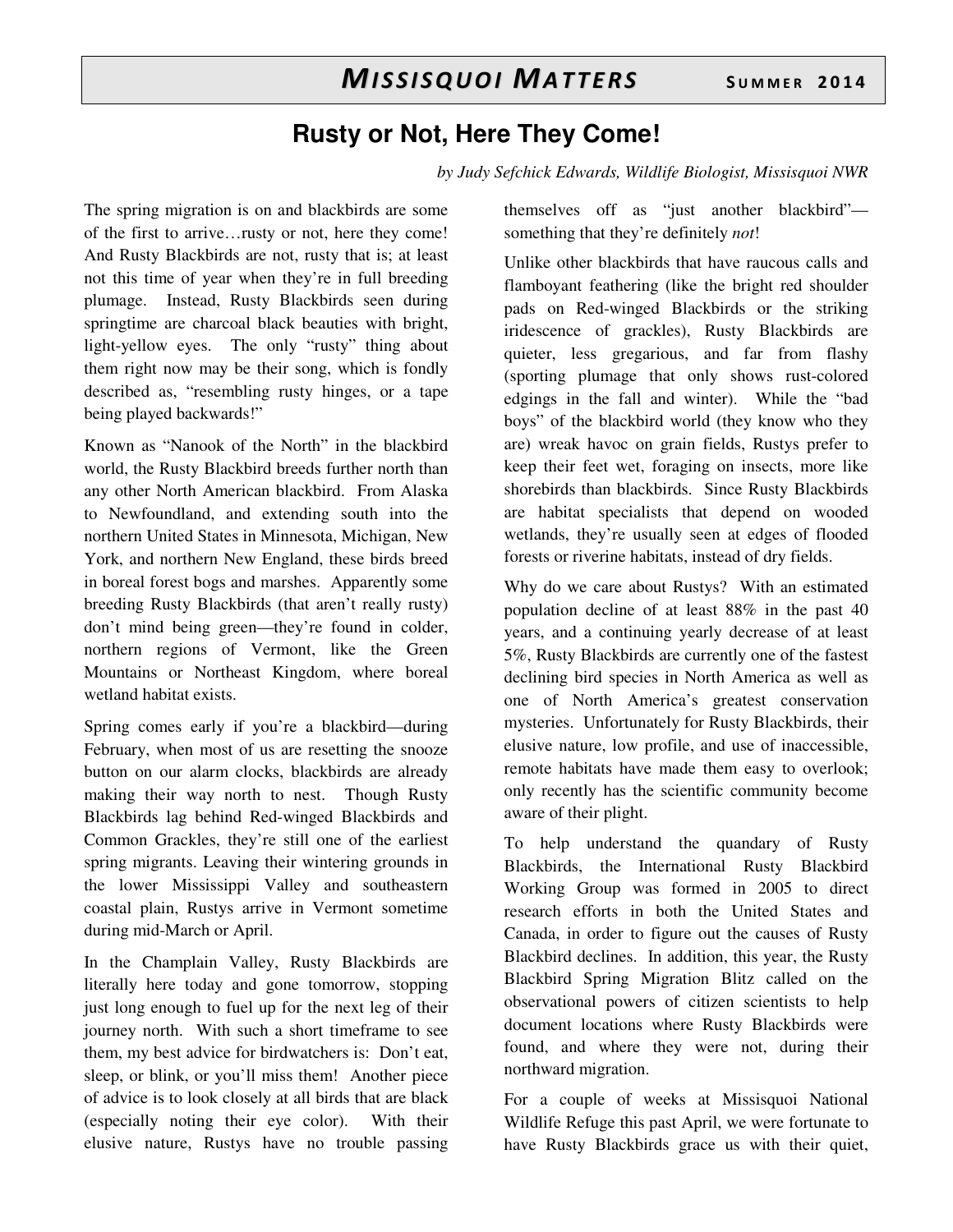unassuming presence. At Mac's Bend Road, Rustys could be seen walking the entire stretch of flooded field, while probing and leaf-flipping to get some tasty treats. Along the Stephen J. Young Marsh Trail, smaller flocks were seen near seasonal wet areas, feeding in the mud and resting in trees. As usual, the Rustys tried their best to blend in with flocks of their louder, crazy cousins—Red-winged

Blackbirds, Common Grackles, Brown-headed Cowbirds, (and even Robins, on occasion!)—but their eyes gave them away!

Rusty blackbirds could use your help. If you'd like to learn more about them, or join in the fun of the 2015 Rusty Blackbird Spring Migration Blitz, go to: http://rustyblackbird.org.

## **Vermont Junior Duck Stamp Contest**

*by Dave Frisque, Park Ranger, Missisquoi NWR* 

The Vermont Junior Duck Stamp Best of Show winner for 2014 was Teddy Ninh. Teddy is a student at Essex High School and has been submitting entries for the Junior Duck Stamp Art Contest for a number of years. His entries have consistently ranked very high during the judging of these art work entries, but this year he achieved Best of Show ranking from the 5 judges in late March. Teddy's entry was one of 151 submitted in 2014.

In early April Teddy's entry went on to compete in the National Jr. Duck Stamp Art Contest as the Vermont representative. The Best of Show entry

from each state was submitted for this national competition. While the entry did not place in the top 20 at the national competition, we are hopeful that Teddy and other students will continue to participate in the Junior Duck Stamp Art Contest.

The Junior Duck Stamp Art Program is a cross-curriculum science and art endeavor that invites students interested in science and art to select a species of North American waterfowl, review the natural history and habitat needs of that species, and then create an art entry featuring the species. The program is available to all students K-12 as well as groups outside the classroom such as scouts, 4-H, and others. Each state has a coordinator who is responsible for conducting the Junior Duck Stamp program annually. David Frisque at the Missisquoi National Wildlife Refuge is the coordinator and contact person for the Junior Duck Stamp Art Contest in Vermont. The Jr. Duck Stamp Program was established in 1994 and is now in its 20th year.

More information about this program is available on line at www.fws.gov/juniorduck.

Read past issues of Missisquoi Matters at www.friendsofmissisquoi.org and click on "About Us" and "Newsletter."